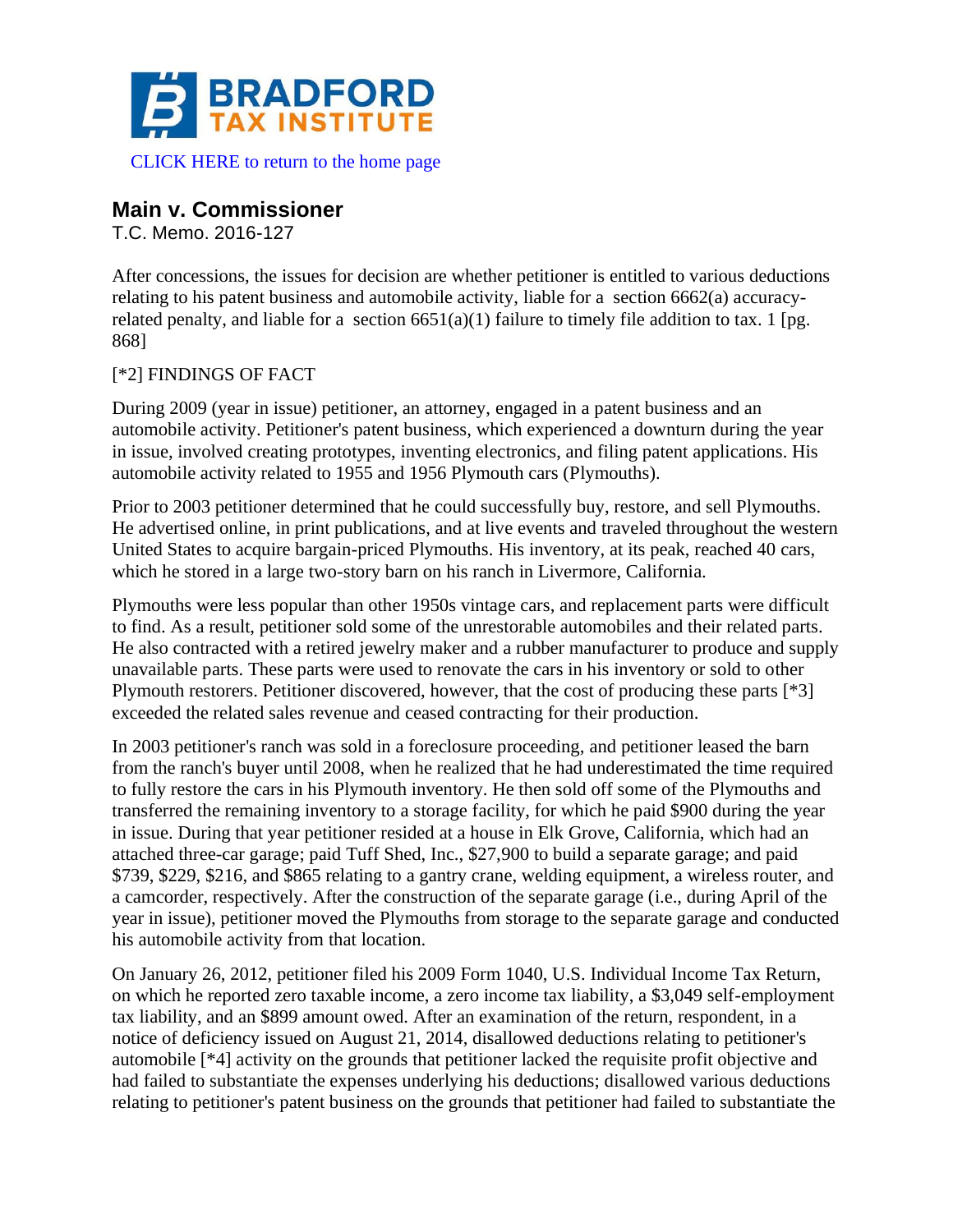expenses underlying his deductions; and determined a \$27,208 deficiency, a \$6,802 section 6651(a)(1) addition to tax, and a \$5,442 section 6662(a) accuracy-related penalty. On September 2, 2014, petitioner, while residing in California, timely filed a petition with the Court.

## **OPINION**

Section 183(b) limits the deductions relating to an activity not engaged in for profit. Petitioner bears the burden of proving that his primary objective, relating to his automobile activity, was to make a profit. See Wolf v. Commissioner, 4 F.3d 709, 713 [72 AFTR 2d 93-5740] (9th Cir. 1993) (holding that profit must be the predominant, primary, or principal objective), aff'g T.C. Memo. 1991-212 [1991 TC Memo ¶91,212]; Skeen v. Commissioner, 864 F.2d 93, 94 [63 AFTR 2d 89-531] (9th Cir. 1989), aff'g Patin v. Commissioner, 88 T.C. 1086 (1987). Petitioner has established, by a preponderance of the evidence, that his primary objective was to make a profit. 2

[\*5] Petitioner undoubtedly enjoyed working with Plymouths. See sec. 1.183-2(b)(9), Income Tax Regs. Although his manner of carrying on this activity was unsophisticated, it was businesslike. See id. subpara. (1). He had experience operating a business and expertise relating to Plymouths; advertised online, in print, and [pg. 869] at live events; traveled outside California to acquire cars at bargain prices; contracted with third parties to manufacture parts for him to resell and use in restorations; and abandoned unprofitable aspects of his automobile activity (i.e., he downsized his inventory and stopped contracting for manufactured parts). See id. subparas. (1), (2), (5). Furthermore, he devoted considerable time to, and handled all material aspects of, his automobile activity. See id. subpara. (3). Lastly, petitioner's patent business was undergoing a downturn during the year in issue, and petitioner, a prudent businessman, would not have squandered his hard-earned money on an expensive hobby. See id. subpara. (8). In short, petitioner's automobile activity was a business, and his primary objective was to make a profit.

Petitioner contends that he is entitled to deductions on Schedule C, Profit or Loss From Business, relating to his automobile and patent businesses. 3 Section [\*6] 162(a) allows as a deduction all the ordinary and necessary expenses paid or incurred in carrying on a trade or business. Petitioner is, pursuant to section 167, entitled to depreciation deductions relating to the garage, gantry crane, and welding equipment and has established the cost, useful life, and previously allowable deductions relating to these items. 4 See Cluck v. Commissioner, 105 T.C. 324, 337 (1995). Pursuant to section 280F, his camcorder and wireless router, however, were listed property because we are convinced that his camcorder was not used exclusively in connection with his primary business and that both items were not used exclusively at his regular business establishment. See [\*7] 1.280F-6(b)(3), (5), Income Tax Regs. Petitioner did not meet the requisite substantiation requirements and thus is not entitled to depreciation deductions relating to these items. See secs. 162, 274(d); Boyd v. Commissioner, 122 T.C. 305, 320 (2004); Shea v. Commissioner, 112 T.C. 183, 186-187 (1999); sec. 1.274-5, Income Tax Regs.; sec. 1.274- 5T, Temporary Income Tax Regs., 50 Fed. Reg. 46014 (Nov. 6, 1985). He established, however, that he incurred, and is entitled to deduct, a \$900 storage expense relating to his Plymouths but did not substantiate the remainder of the expenses at issue and is not entitled to deductions relating to them. See secs. 162, 6001; Hradesky v. Commissioner, 65 T.C. 87, 89-90 (1975), aff'd per curiam, 540 F.2d 821 [38 AFTR 2d 76-5935] (5th Cir. 1976); sec. 1.6001-1(a), Income Tax Regs.

Petitioner's underpayment of tax relates to unsubstantiated deductions, and thus, he is liable for a section 6662(a) accuracy-related penalty for negligence. 5 See sec. 6662(b)(1), (c); sec. 1.6662-3(b)(1), Income Tax Regs. Petitioner has neither contended nor established reasonable cause for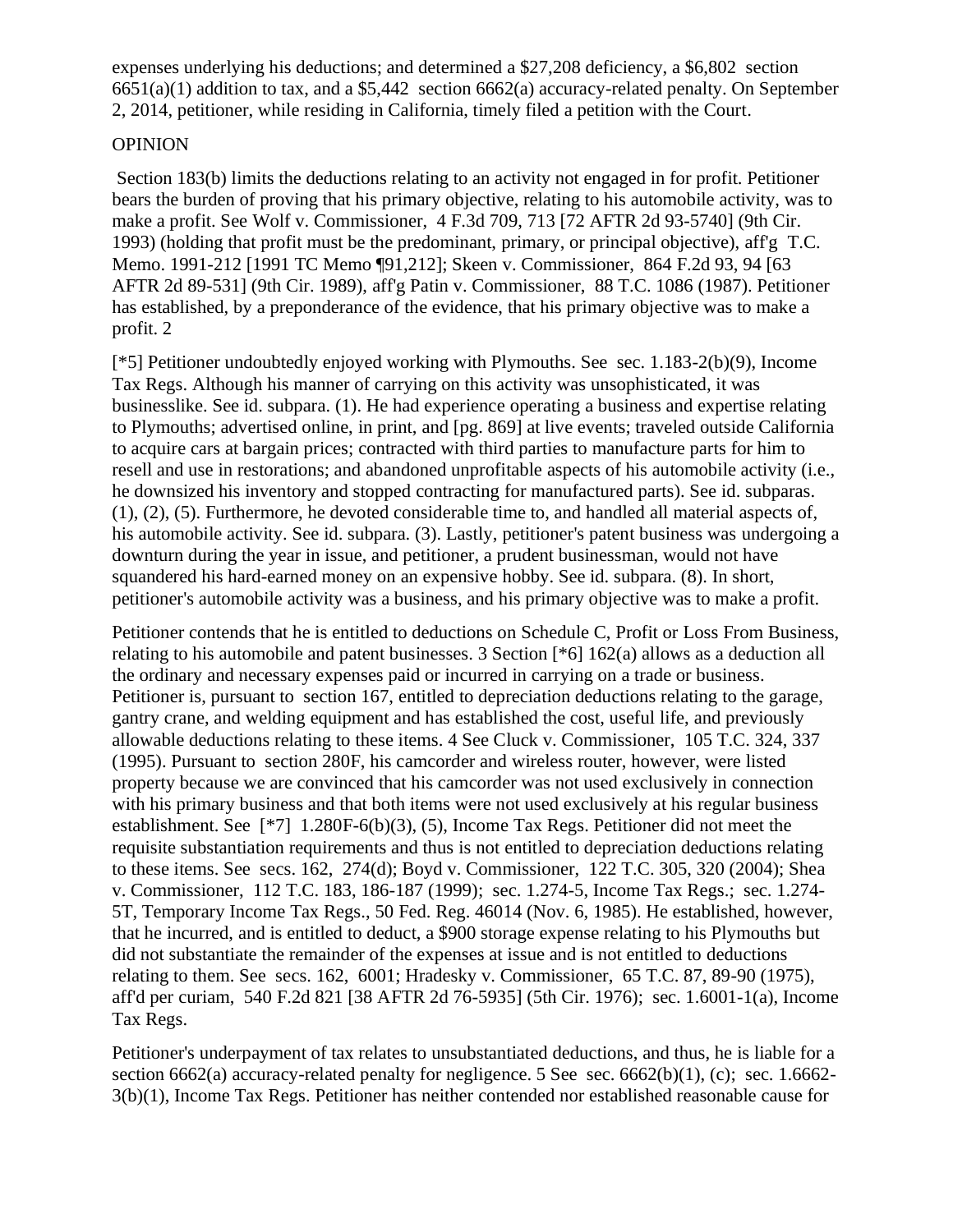his underpayment. 6 See [ $*8$ ] sec. 6664(c)(1); Higbee v. Commissioner, 116 T.C. 438, 446 (2001). He is also liable for a section  $6651(a)(1)$  addition to tax for failure to timely file a return. 7 See United States v. Boyle, 469 U.S. 241, 245 [55 AFTR 2d 85-1535] (1985). Even if established, his contention (i.e., that he did not timely file his return because he was not aware of his tax liability) does not constitute reasonable cause. See Henningsen v. Commissioner, 26 T.C. 528, 536 (1956), [pg. 870] aff'd, 243 F.2d 954 [51 AFTR 225] (4th Cir. 1957).

Contentions we have not addressed are irrelevant, moot, or meritless.

To reflect the foregoing,

Decision will be entered under Rule 155.

1 Unless otherwise indicated, all section references are to the Internal Revenue Code relating to the year in issue, and all Rule references are to the Tax Court Rules of Practice and Procedure.

2 Sec. 1.183-2(b), Income Tax Regs., sets forth a nonexclusive list of nine factors to guide courts in analyzing a taxpayer's profit objective. See Elliott v. Commissioner, 90 T.C. 960 (1988), aff'd without published opinion, 899 F.2d 18 (9th Cir. 1990).

3 Pursuant to sec. 7491(a), petitioner has the burden of proof unless he introduces credible evidence relating to an issue that would shift the burden to respondent. See Rule 142(a). Our conclusions, however, are based on a preponderance of the evidence, and thus the allocation of the burden of proof is immaterial. See Martin Ice Cream Co. v. Commissioner, 110 T.C. 189, 210 n.16 (1998).

4 The garage has a \$27,900 cost basis and a 39-year recovery period and was placed in service during April of the year in issue (i.e., petitioner had no previously allowable depreciation deductions). See sec.  $168(c)$ . The gantry crane and welding equipment have \$739 and \$229 cost bases, respectively, and 12-year useful lives and were placed in service during the year in issue (i.e., petitioner had no previously allowable depreciation deductions relating to these items). See secs.  $168(i)(1)$  (stating that class lives are determined pursuant to sec.  $167(m)$  and as if the taxpayer has made the election pursuant to that subsection), 167(m) (before repeal in 1990) (stating the Secretary may prescribe class lives); sec.  $1.167(a)-11(b)(4)(ii)$ , Income Tax Regs. (stating that asset guideline classes, asset guideline periods, and asset depreciation ranges will be established, supplemented, and revised in the Internal Revenue Bulletin); Rev. Proc. 87-56, 1987-2 C.B. 674, 681-682 (establishing the class lives of automobile manufacturing equipment); Rev. Proc. 88-22, 1988-1 C.B. 785, 787 (revising the description of automobile manufacturing equipment).

5 Respondent bears, and has met, his burden of production relating to the sec. 6662(a) and (b)(1) accuracy-related penalty. See sec. 7491(c); Higbee v. Commissioner, 116 T.C. 438, 446 (2001).

6 Petitioner's understatement of income tax relating to the year in issue will be determined pursuant to Rule 155. If the understatement exceeds both 10% of the tax required to be shown on the return and \$5,000, it will be substantial, and petitioner will be liable alternatively for a sec. 6662(a) and (b)(2) accuracy-related penalty. See sec. 6662(d)(1)(A).